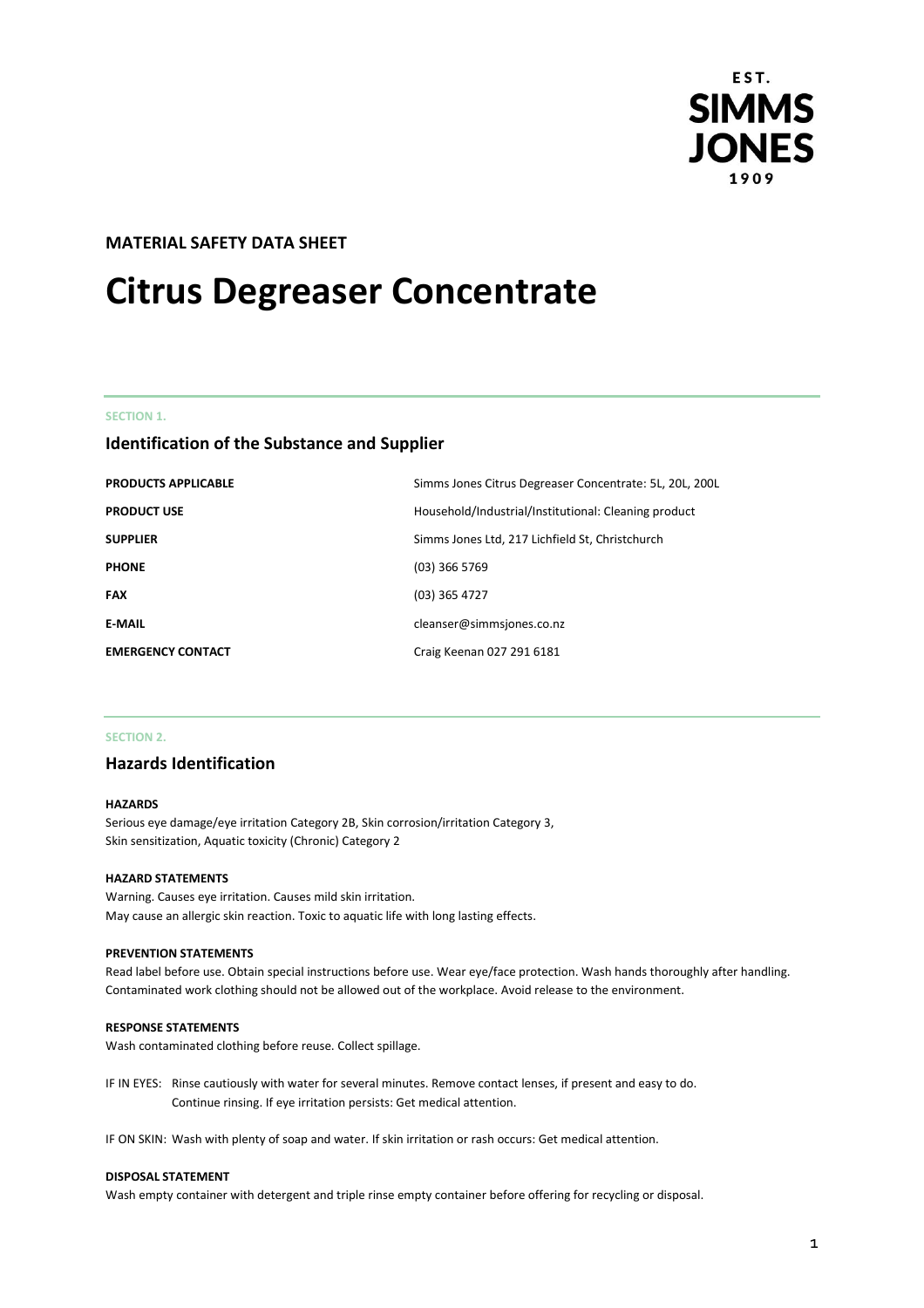# **SECTION 3.**

# **Composition and Information on Ingredients**

| <b>INGREDIENT</b>        | <b>PROPORTION</b> | <b>CAS NUMBER</b> |
|--------------------------|-------------------|-------------------|
| D-Limonene               | < 10%             | 5989-27-5         |
| Ethoxylated Octyl Phenol | < 10%             | 9036-19-5         |
| Coconut Diethanolamide   | < 10%             | 68603-42-9        |

## **SECTION 4.**

# **First Aid Measures**

**IF IN EYES:** Rinse cautiously with water for several minutes. Remove contact lenses, if present and easy to do. Continue rinsing. If eye irritation persists: Get medical attention.

**IF ON SKIN:** Wash with plenty of soap and water. If skin irritation occurs: Get medical attention.

# **SECTION 5.**

# **Fire-Fighting Measures**

| <b>EXTINGUISHING MEDIA</b>      | Foam, $CO2$ , dry chemical, or water fog                       |
|---------------------------------|----------------------------------------------------------------|
| <b>COMBUSTION PRODUCTS</b>      | Oxides of carbon and organic compounds, toxic organic vapours, |
|                                 | amines, and hydrogen chloride                                  |
| <b>FIRE-FIGHTING PROCEDURES</b> | Normal fire-fighting procedures may be used                    |

## **SECTION 6.**

# **Accidental Release Measures**

| <b>EMERGENCY PROCEDURES</b>      | No special procedures required                                        |
|----------------------------------|-----------------------------------------------------------------------|
| <b>ENVIRONMENTAL PRECAUTIONS</b> | Avoid release to the environment                                      |
| <b>SPILL CONTROL</b>             | Collect leaking liquid in sealable containers, absorb liquid in inert |
|                                  | absorbent, and wash contaminated area with plenty of water            |

# **SECTION 7.**

| <b>Handling and Storage</b> |                                                                                                                                                                                     |
|-----------------------------|-------------------------------------------------------------------------------------------------------------------------------------------------------------------------------------|
| <b>HANDLING PRECAUTIONS</b> | No special precautions required. Product residue may remain on/in empty<br>containers. Use all precautions for handling the product in handling the<br>empty container and residue. |
| <b>STORAGE</b>              | Keep out of reach of children.                                                                                                                                                      |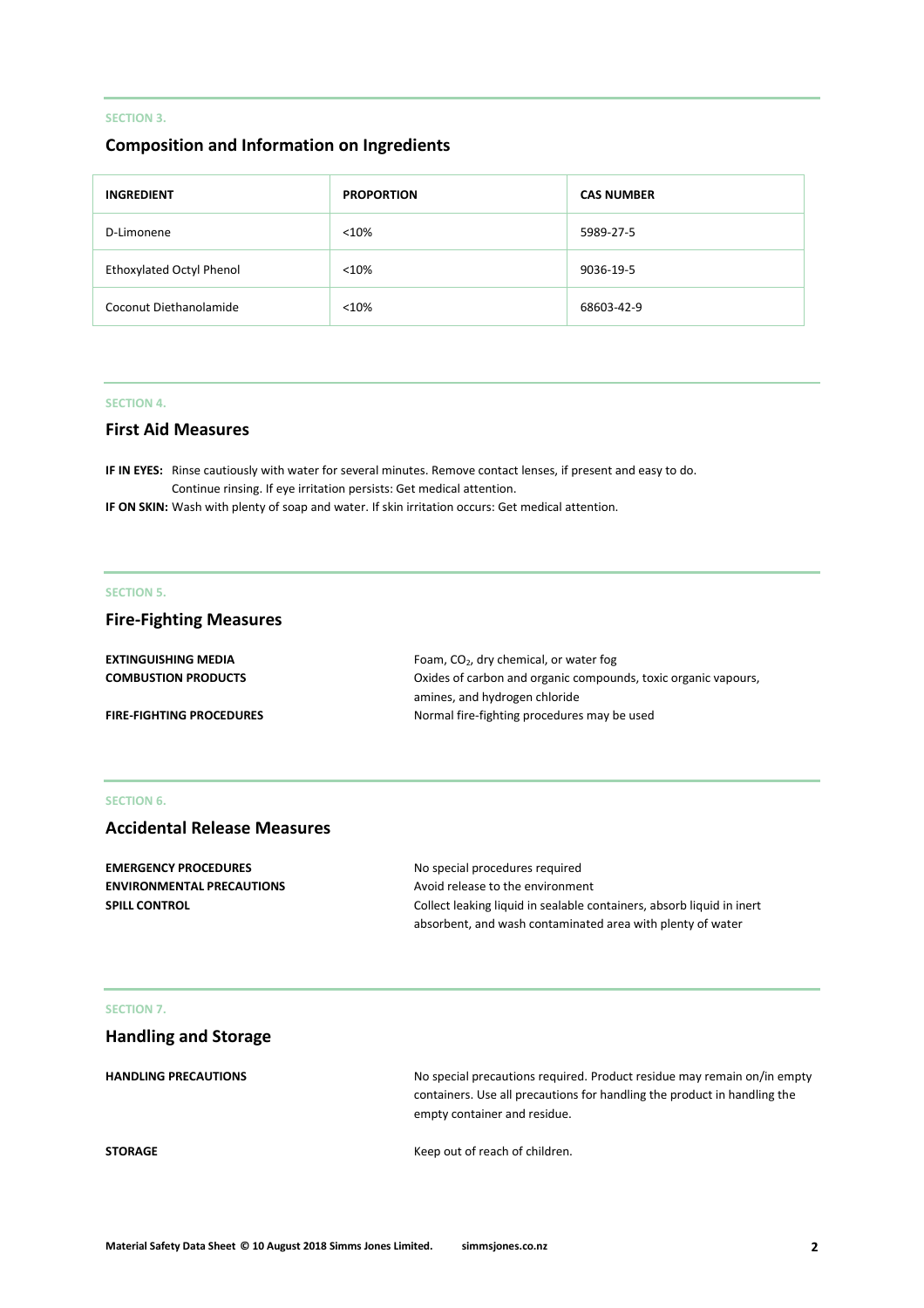# **SECTION 8.**

# **Exposure Controls/Personal Protection**

**EXPOSURE LIMITS** 8 h TWA = 583ppm **RESPIRATORY PROTECTION CONSIDERING OF A CONSIDERATION Organic vapour respirator PROTECTIVE GLOVES** Nitrile rubber **EYE PROTECTION** Splash-proof goggles

**ENGINEERING CONTROLS** Ensure ventilation is adequate. Keep containers closed.

## **SECTION 9.**

# **Physical and Chemical Properties**

| <b>APPEARANCE</b>                       | Slightly opaque orange liquid  |
|-----------------------------------------|--------------------------------|
| <b>ODOUR</b>                            | Citrus odour                   |
| <b>ODOUR THRESHOLD</b>                  | Not Available                  |
| рH                                      | 9                              |
| <b>MELTING POINT/FREEZING POINT</b>     | $<$ 0ºC                        |
| <b>BOILING RANGE</b>                    | 100ºC-275ºC                    |
| <b>FLASH POINT</b>                      | Not Flammable                  |
| <b>FLAMMABILITY</b>                     | Not Flammable                  |
| <b>FLAMMABILITY OR EXPLOSIVE LIMITS</b> | Not Applicable                 |
| <b>VAPOUR PRESSURE</b>                  | Not Determined                 |
| <b>VAPOUR DENSITY</b>                   | Not Determined                 |
| <b>RELATIVE DENSITY</b>                 | 1.01                           |
| <b>SOLUBILITY</b>                       | Completely miscible with water |
| PARTITION CO-EFFICIENT: n-OCTANOL/WATER | Not Determined                 |
| <b>AUTO-IGNITION TEMPERATURE</b>        | Not Determined                 |
| <b>DECOMPOSITION TEMPERATURE</b>        | 450°C                          |
| <b>KINEMATIC VISCOSITY</b>              | $8.8x10^{-7}m^2/s$             |

# **SECTION 10.**

# **Stability and Reactivity**

| <b>REACTIVITY</b>                       | Reacts with oxygen to form hydroperoxides                                                                                                                                                   |
|-----------------------------------------|---------------------------------------------------------------------------------------------------------------------------------------------------------------------------------------------|
| <b>STORAGE CONDITIONS</b>               | Store in a well-ventilated place. Keep cool. Store locked up.                                                                                                                               |
| <b>INCOMPATIBLE SUBSTANCES</b>          | Oxygen, strong oxidising agents, iodine pentafluoride, tetrafluoroethylene,<br>sulphur, tert-butyl peroxybenzoate, Lewis acids, Ziegler-Natta catalysts,<br>acidic clays, and mineral acids |
| <b>HAZARDOUS DECOMPOSITION PRODUCTS</b> | Hydrocarbons and oxides of carbon                                                                                                                                                           |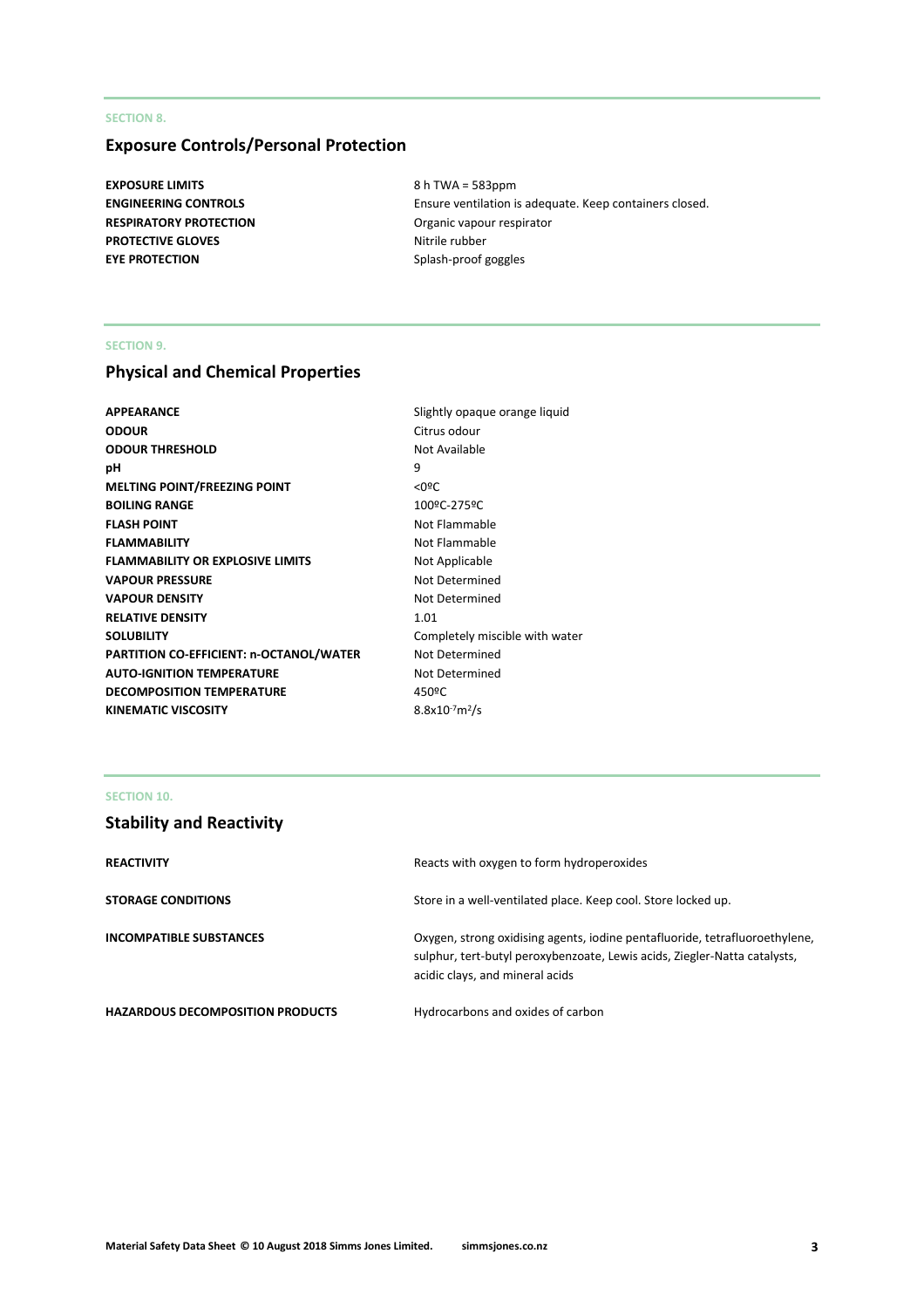# **SECTION 11.**

# **Toxicological Information**

- **ACUTE TOXICITY** May cause nausea **SKIN CORROSION/IRRITATION** Causes mild skin irritation **SERIOUS EYE DAMAGE/IRRITATION** Causes eye irritation **RESPIRATORY OR SKIN SENSITISATION** Skin sensitisation **GERM CELL MUTAGENICITY** No data available **CARCINOGENICITY** Not carcinogenic **REPRODUCTIVE TOXICITY** No reproductive toxicity **SPECIFIC TARGET ORGAN TOXICITY -SINGLE EXPOSURE** No specific organ toxicity **-REPEATED EXPOSURE** No specific organ toxicity **ASPIRATION HAZARD** No aspiration hazard
	-

#### **TOXICITY**

#### **D-LIMONENE**

#### **SKIN IRRITATION**

RESULT: Irritant SOURCE: OPP RED

#### **EYE IRRITATION**

SPECIES: Rabbit RESULT: Irritant SOURCE: Health effects of selected chemicals 2. d-Limonene and d/l-limonene. Nord PG:105-35, 1993.

#### **SKIN SENSITISATION**

CLASSIFICATION DESCRIPTION: Contact sensitiser

REMARKS: The sensitising capacity of limonene was demonstrated in different experimental studies on guinea pigs. It was found that the potential to sensitise increased as the formation of oxidation products was favoured. Contact allergy to limonene was demonstrated in humans. From the available data the critical effects are the irritative and sensitising properties of limonene.

SOURCE: Health effects of selected chemicals 2. d-Limonene and d/l-limonene. Nord PG:105-35, 1993.

## **COCONUT DIETHANOLAMIDE**

STUDY: Rabbit, OECD Guideline 405 "Acute Eye Irritation/Corrosion"

RESULT: Highly irritating

REMARK: After 21 days a persisting opacity in the corona was observed in some animals. Because the substance was previously found to be irritating on the skin, only 0.01ml of the undiluted substance was applied to the rabbit's eye, i.e. 10% of the OECD standard.

SOURCE: Henkel KGaA Duesseldorf.

(38). Classification and Labelling of Surfactants, dated from 12 October 1990, European Committee of Organic Solvents and their Intermediates, Brussels (1990).

(39). Kaestner W., Henkel KGaA, unpublished data, Archive No. 870293 (1987).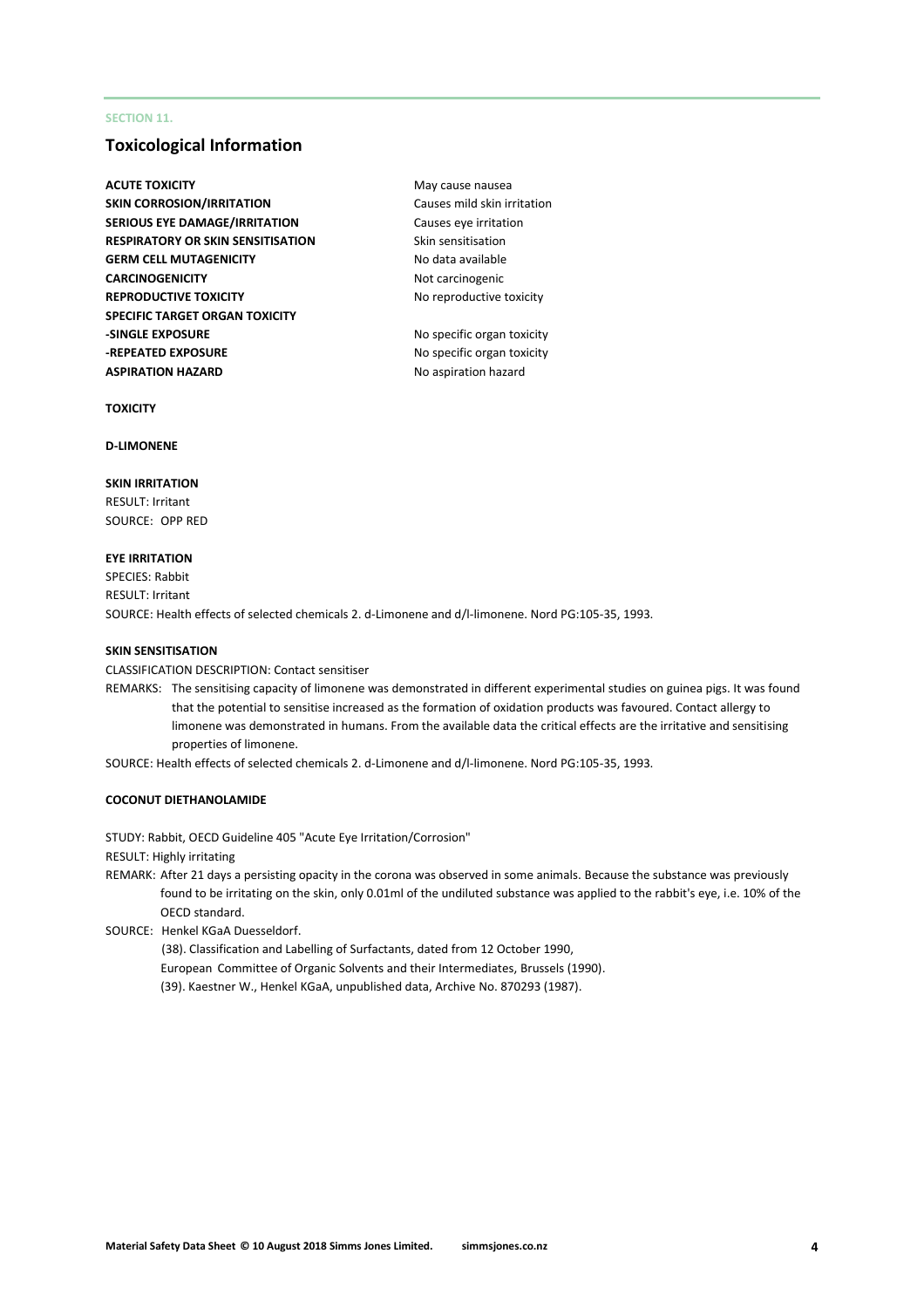## **SECTION 12.**

# **Ecological Information**

**BIODEGRADABILITY** Rapidly Degradable **BIOACCUMULATIVE POTENTIAL** Bioaccumulative **MOBILITY IN SOIL** MOBILITY IN SOIL

#### **D-LIMONENE**

## **AQUATIC STUDIES**

STUDY: Water flea (Daphnia magna), flow-through, 48 h, EC<sub>50</sub> VALUE: 0.421 mg/L SOURCE: ICPS, 19989, Concise International Chemical Assessment Document No. 5: Limonene. WHO, Geneva.

STUDY: Fathead minnow (Pimphales promelas), 96 h, LC<sub>50</sub> VALUE: 0.702 mg/L SOURCE: Reference number 3217. Geiger D.L., Brooke L.T., and Call D.J. (1990), Acute Toxicities of Organic Chemicals to Fathead Minnows (Pimephales promelasa), Volume 5. Center for Lake Superior Environmental Studies, University of Wisconsin, Superior, WI: 332.

BIOACCUMULATIVE: Yes WATER SOLUBILITY: 13.8 mg/L at 25ºC SOURCE: Riddick, J.A. et al, Organic Solvents 4th edition, New York: Wiley Interscience (1986).  $log P_{OW} = 4.232$ SOURCE: Graphic Exposure Modeling System cLogP, United States Environmental Protection Agency. BIOCENTRATION FACTORS: Octanol: 246 Water: 262 SOURCE: Lyman W.J. et al, Handbook of Chemical Property Estimation Methods, New York: McGraw-Hill (1982), pages 5-1 to 5-30.

#### **BIODEGRADABILITY STUDIES**

DEGRADATION: 100% after 28 days RESULT: Biodegradable for certain microorganisms SOURCE: Adrian SA, Marseille

DEGRADATION: 100% RESULT: Inherently biodegradable SOURCE: Weissmeer Baltische Import-Export GmbH

#### **ETHOXYLATED OCTYL PHENOL**

STUDY: Green Algae (Selenastrum), 96 h, EC<sub>50</sub> VALUE: 0.21 mg/L SOURCE: Lewis M.A., Comparison of the Effects of Surfactants on Freshwater Phytoplankton Communities in Experimental Enclosures and on Algal Growth in the Lab. Environmental Toxicology and Chemistry (1986), 5(3):319-332.

#### **SECTION 13.**

## **Disposal Considerations**

**DISPOSAL** Wash empty container with detergent and triple rinse before offering for recycling or disposal.